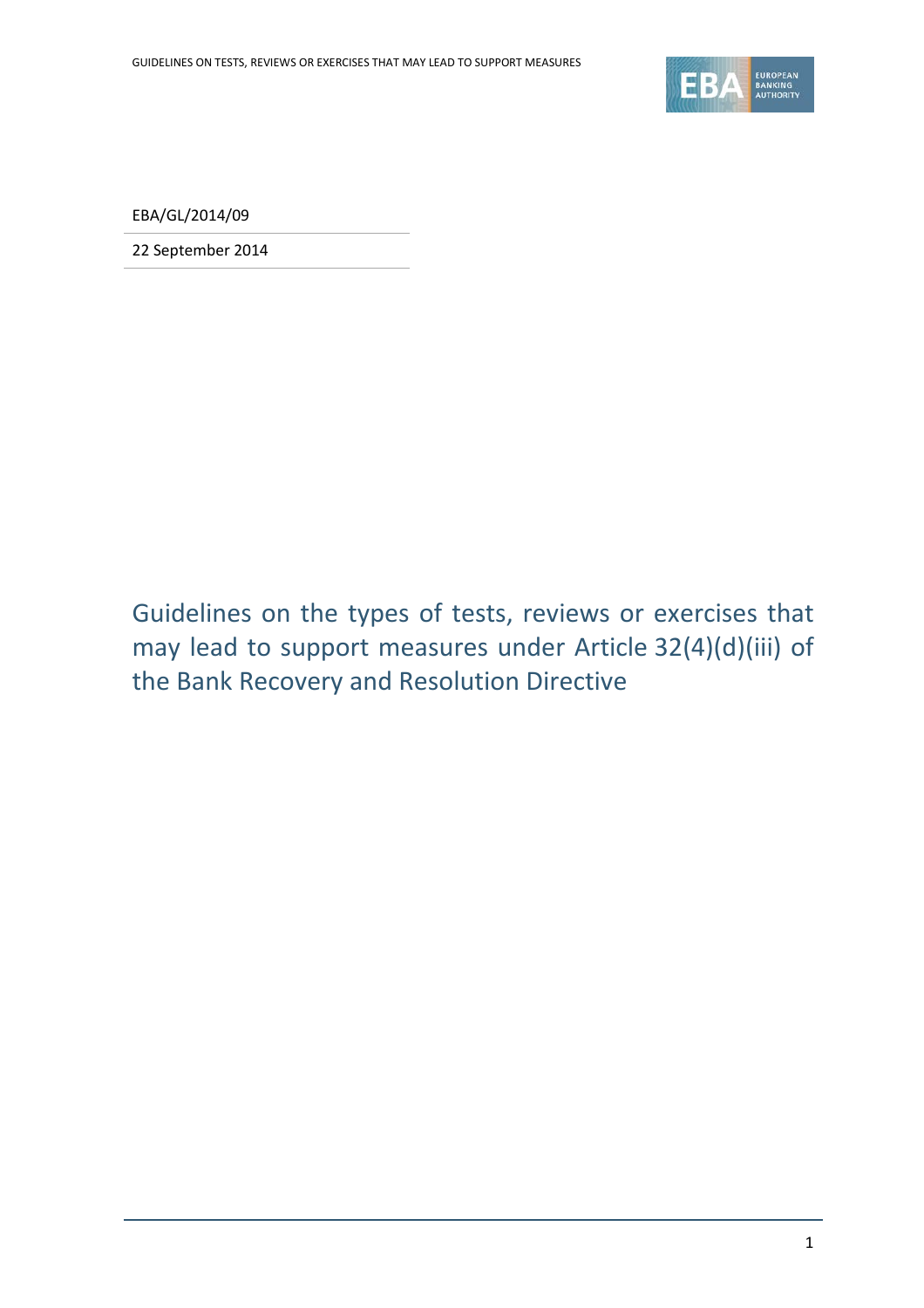

# **Contents**

|                                                 | 1. Executive summary                                                                                                                                                         | 3              |
|-------------------------------------------------|------------------------------------------------------------------------------------------------------------------------------------------------------------------------------|----------------|
|                                                 | 2. Background and rationale                                                                                                                                                  | 4              |
|                                                 | 3. EBA Guidelines on the types of tests, reviews or exercises that may lead to support measures<br>under Article 32(4)(d)(iii) of the Bank Recovery and Resolution Directive | 5              |
| <b>Table of contents</b>                        |                                                                                                                                                                              | 6              |
| Title I - Subject matter, scope and definitions |                                                                                                                                                                              | 6              |
| Title $II - Types$ of tests or reviews          |                                                                                                                                                                              | $\overline{7}$ |
| Title III - Final provisions and implementation |                                                                                                                                                                              | 8              |
|                                                 | 4. Accompanying documents                                                                                                                                                    | 9              |
| 4.1                                             | Cost-benefit analysis / impact assessment                                                                                                                                    | 9              |
| 4.2                                             | Views of the Banking Stakeholder Group (BSG)                                                                                                                                 | 11             |
| 4.3                                             | Feedback on the public consultation and on the opinion of the BSG                                                                                                            | 13             |
|                                                 | 5. Confirmation of compliance with guidelines                                                                                                                                | 15             |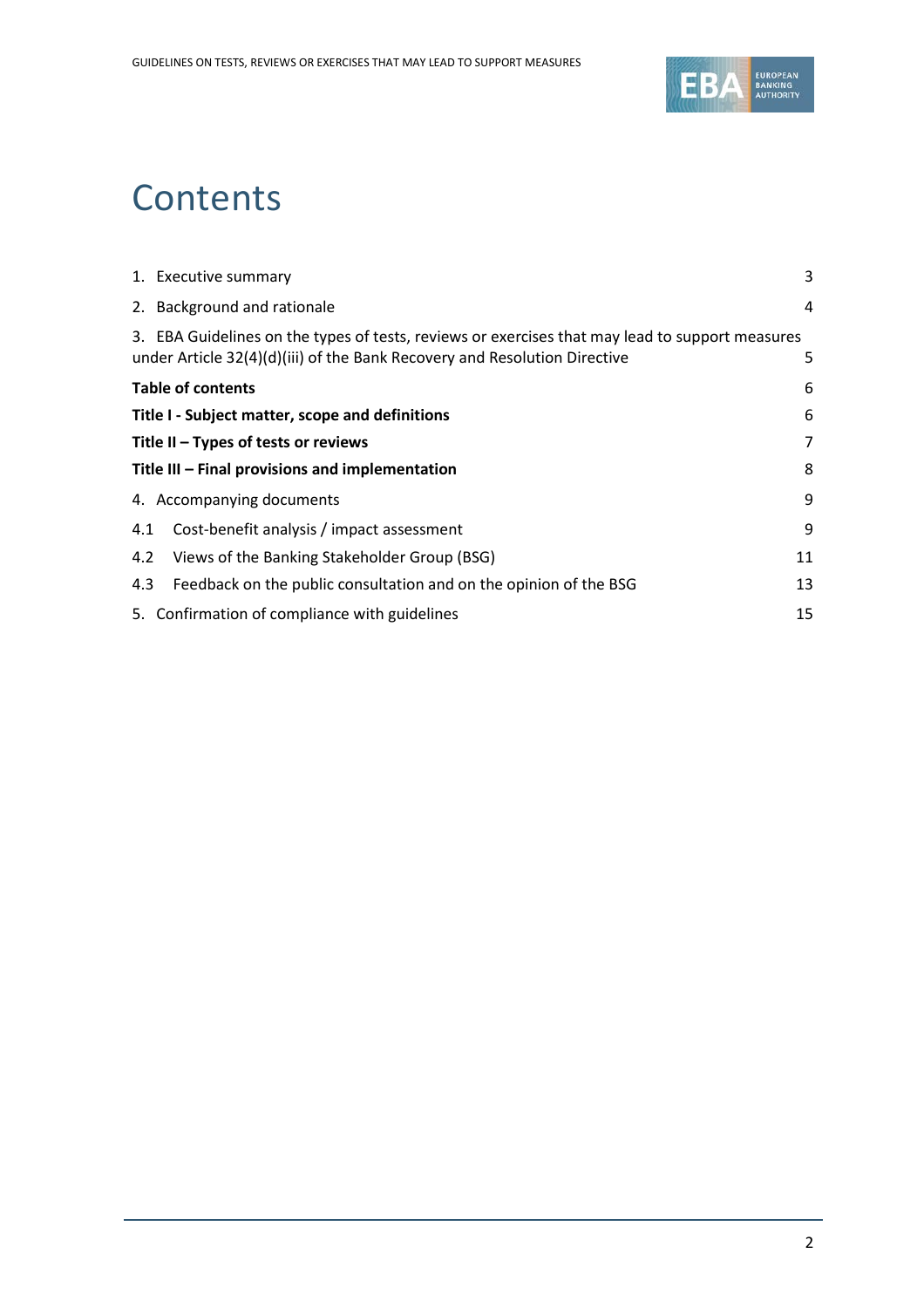

## 1. Executive summary

- 1. Directive 2014/59/EU establishing a framework for the recovery and resolution of credit institutions, investment firms and related entities (the Bank Recovery and Resolution Directive — BRRD) sets out a Union-wide framework for crisis prevention in relation to these entities and the management and resolution of these entities.
- 2. The BRRD objective is to avoid the need to use taxpayers' money as far as possible when dealing with unsound or failing credit institutions and investment firms. It therefore sets out a harmonised framework for resolving institutions at Union level. Within that regulatory framework, resolution should be primarily and almost exclusively financed by private resources.
- 3. In accordance with Article 32 of the BRRD, the need for extraordinary public financial support for an institution should be considered as an indicator that this institution is failing or is likely to fail, and therefore triggers the need for resolution. However, the BRRD also acknowledges the existence of situations where extraordinary public financial support may not be in itself a condition that sufficiently demonstrates that an institution is failing or will fail in the near future.
- 4. In particular, extraordinary public financial support taking the form of an injection of own funds or purchase of capital instruments to a solvent institution in order to address capital shortfall resulting from stress tests, asset quality reviews or equivalent exercises may not be considered as a trigger for resolution when it is provided to remedy a serious disturbance in the economy of a Member State and to preserve financial stability with respect to all the conditions laid down in Article 32(4)(iii).
- 5. These EBA Guidelines specify the main features of the types of tests, reviews or exercises that may lead to support measures. These features include a timeline, a scope, a time horizon and reference date, a quality review process, a common methodology and, where relevant, a macro-economic scenario and hurdle rates, as well as a timeframe to address the shortfall. These elements are designed to assist the competent authorities when they are conducting such tests, reviews and exercises where institutions may not be able to address the capital shortfall resulting from the test, review or exercise and would, in that situation, be a potential candidate for resolution in accordance with Article 32(4)(iii) of the BRRD.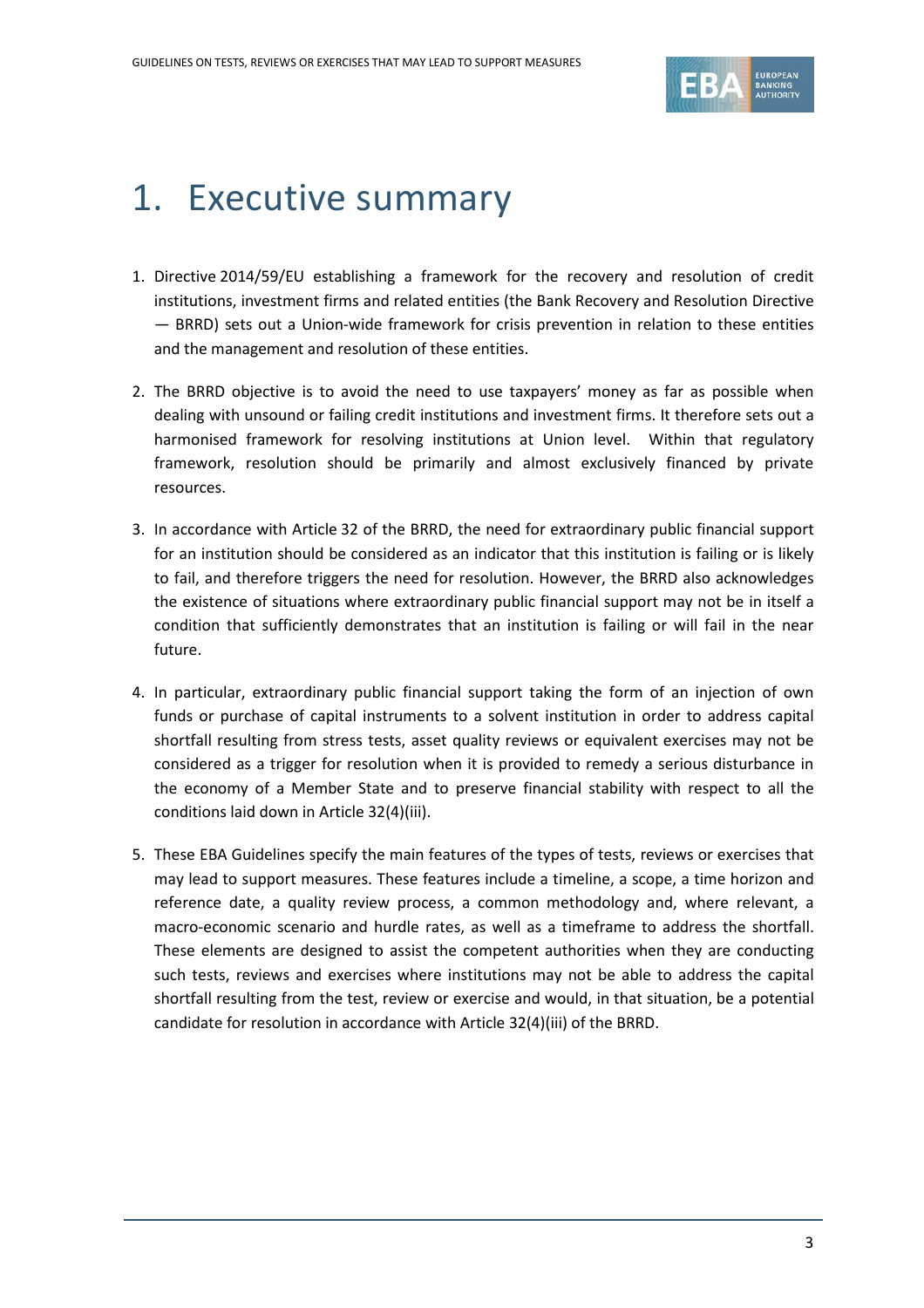

## 2. Background and rationale

- 6. Article 32(4) of the BRRD stipulates that an institution shall be deemed to be failing or likely to fail whenever one or more of the following circumstances occur or will occur in the near future:
	- a. a breach of the requirements for continuing authorisation in a way that would justify the withdrawal of authorisation (Article 32(4)(a) of the BRRD);
	- b. assets less than liabilities (Article 32(4)(b) of the BRRD);
	- c. inability to pay obligations when they become due (Article  $32(4)(c)$  of the BRRD);
	- d. a need for extraordinary public financial support, subject to exceptions specified in Article 32(4)(d) of the BRRD;
- 7. This can be determined either by supervisory authorities after consulting with resolution authorities, or by the resolution authorities after consulting with the supervisory authorities, depending on the option that the jurisdiction in question decides to take.
- 8. Whilst the provision of extraordinary public support means that resolution action must be taken, the BRRD provides an exception according to which resolution action should not be taken on the sole basis of extraordinary public support if all the conditions listed in Article 32(4)(d) of the BRRD are met. Neither the circumstances referred to in point (a), (b) or (c) of Article 32(4) nor the circumstances referred to in Article 59(3) can be present at the time the public support is granted. The support will be provided at prices and on terms that do not confer an advantage upon the institution, will be granted only to a solvent institution, will be of a temporary nature and proportionate to remedy the consequences of a serious disturbance in the economy of a Member State and preserve financial stability, cannot be used to offset losses that the institution has incurred or is likely to incur in the near future and is subject to final approval under state aid rules.
- 9. Moreover, when this public support takes the form of an injection of own funds or purchase of capital instruments, these injections of funds must be 'necessary to address capital shortfall established in the national/Union/SSM-wide stress tests, asset quality reviews or equivalent exercises conducted by ECB/EBA/national authorities'.
- 10.In this regard, Article 32(4)(d) stipulates that the EBA shall issue guidelines on the type of tests, reviews or exercises that may lead to capital shortfalls that may be eligible to be covered by public recapitalisation under the exception specified in Article 32(4)(d)(iii), provided that all other conditions are met.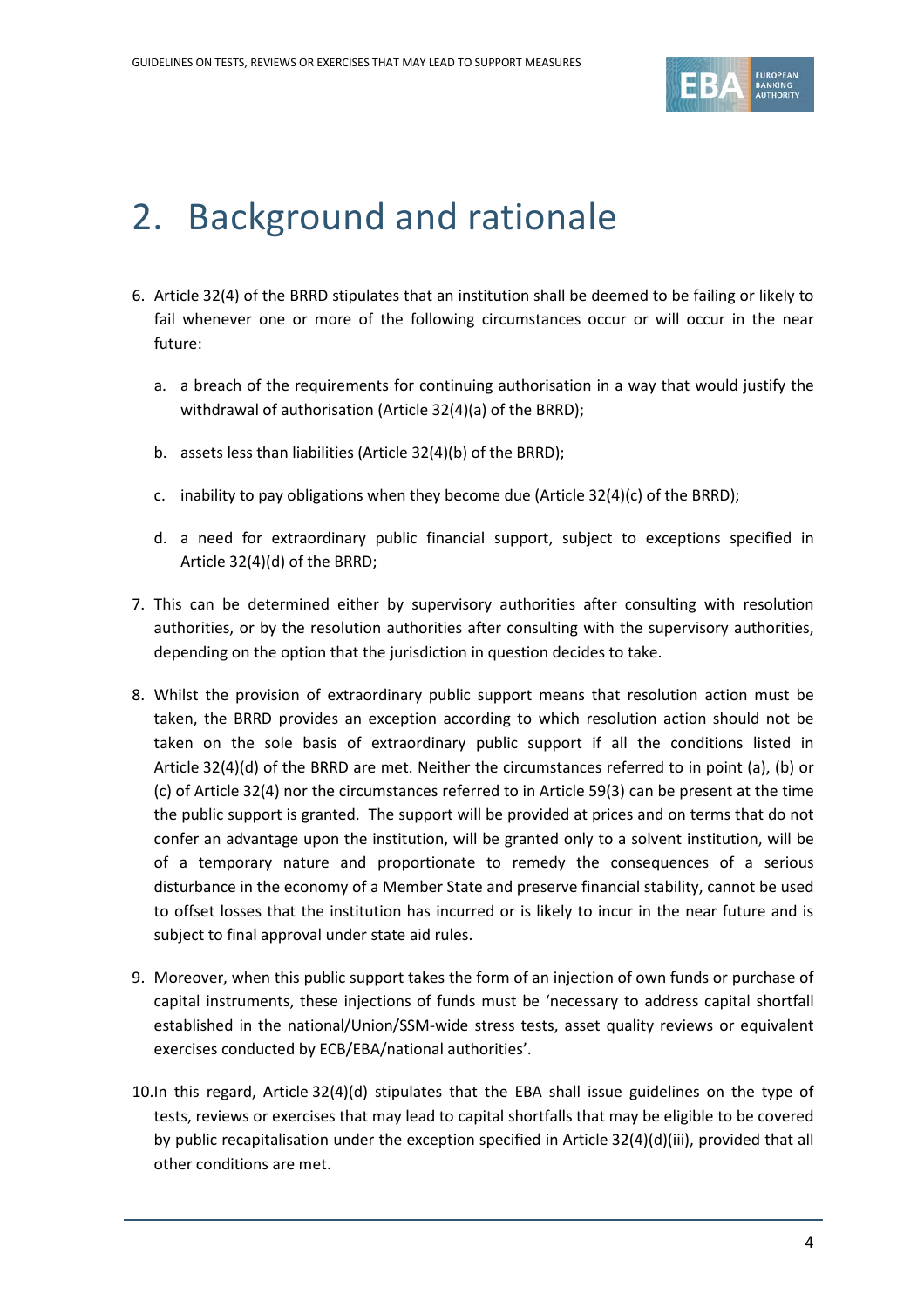

## 3. EBA Guidelines on the types of tests, reviews or exercises that may lead to support measures under Article 32(4)(d)(iii) of the Bank Recovery and Resolution Directive

#### **Status of these guidelines**

- 1. This document contains guidelines issued pursuant to Article 16 of Regulation (EU) No 1093/2010 of the European Parliament and of the Council of 24 November 2010 establishing a European Supervisory Authority (European Banking Authority), amending Decision No 716/2009/EC and repealing Commission Decision 2009/78/EC as subsequently amended by Regulation (EU) No 1022/2013 (the 'EBA Regulation'). In accordance with Article 16(3) of the EBA Regulation, competent authorities, resolution authorities and financial institutions must make every effort to comply with these guidelines.
- 2. Guidelines set out the EBA's view of appropriate supervisory practices within the European System of Financial Supervision or of how Union law should be applied in a particular area. The EBA therefore expects all competent authorities, resolution authorities and financial institutions to which guidelines are addressed to comply with guidelines. Competent authorities and resolution authorities to which guidelines apply should comply by incorporating them into their supervisory practices as appropriate (e.g. by amending their legal framework or their supervisory processes), including where guidelines are directed primarily at institutions.

#### **Reporting requirements**

- 3. In accordance with Article 16(3) of the EBA Regulation, competent authorities and resolution authorities must notify the EBA as to whether they comply or intend to comply with these guidelines, or otherwise provide reasons for non-compliance, by 01.12.2014. In the absence of any notification by this deadline, competent authorities and resolution authorities will be considered by the EBA to be non-compliant. Notifications should be sent by submitting the form provided in Section 5 to [compliance@eba.europa.eu](mailto:compliance@eba.europa.eu) with the reference 'EBA/GL/2014/09'. Notifications should be submitted by persons with appropriate authority to report compliance on behalf of their competent authorities and resolution authorities.
- 4. Notifications will be published on the EBA website, in line with Article 16(3).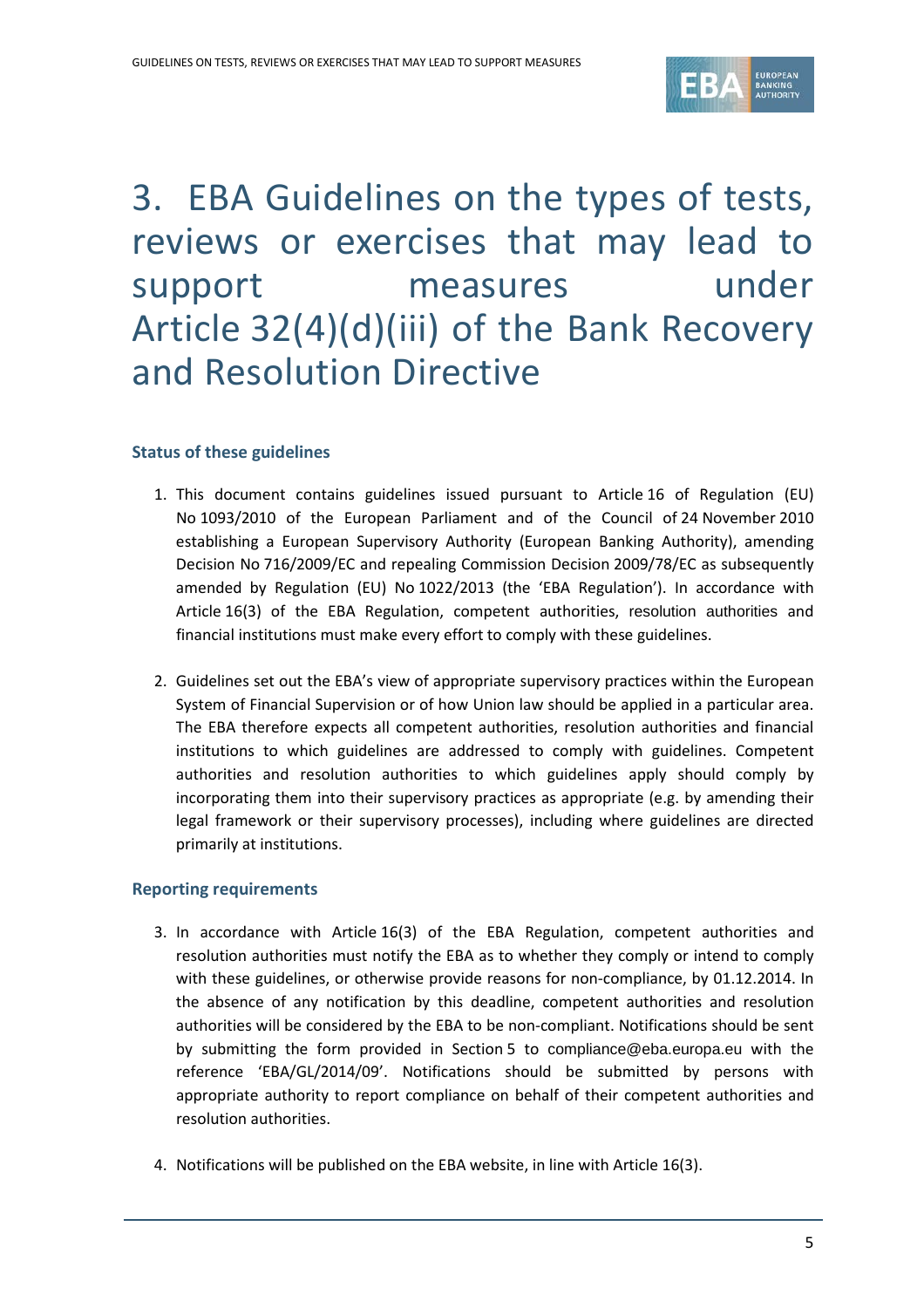

## **Table of contents**

## **Title I - Subject matter, scope and definitions**

### **Subject matter**

5. Pursuant to Article 32(4) of Directive 2014/59/EU of the European Parliament and of the Council of 15 May 2014 establishing a framework for the recovery and resolution of credit institutions and investment firms<sup>[1](#page-5-0)</sup> ('Directive 2014/59/EU'), these Guidelines specify the types of tests, reviews or exercises that may lead to capital shortfalls that may be eligible to be covered by public recapitalisation not triggering resolution referred to, as an exception, in Article 32(4), letter (d), (iii) of the Directive 2014/59/EU — provided that all other conditions specified in that Article are met.

## **Definitions**

- 6. For the purpose of these Guidelines, the following definitions apply:
	- a) 'tests' means stress tests that are tools, coordinated at the national, Single Supervisory Mechanism ('SSM') or Union level, designed to assess the resilience of a group of institutions against hypothetical adverse market developments.
	- b) 'reviews' means asset quality reviews consisting in assessments, coordinated at the national, SSM or Union level, of the quality of the accounting or prudential framework applied by a group of institutions, including an assessment of the risk management framework, loan classification, collateral valuation and loan origination and arrears management.
	- c) 'exercises' means tests or reviews coordinated at Union level and conducted on a population of institutions over multiple jurisdictions. The assessment carried out in these exercises is based on the consistency, transparency and comparability of the outcomes across institutions.

 $\overline{a}$ 

<span id="page-5-0"></span> $<sup>1</sup>$  In O.J.E.U. L 173 of 12 June 2014, p. 190.</sup>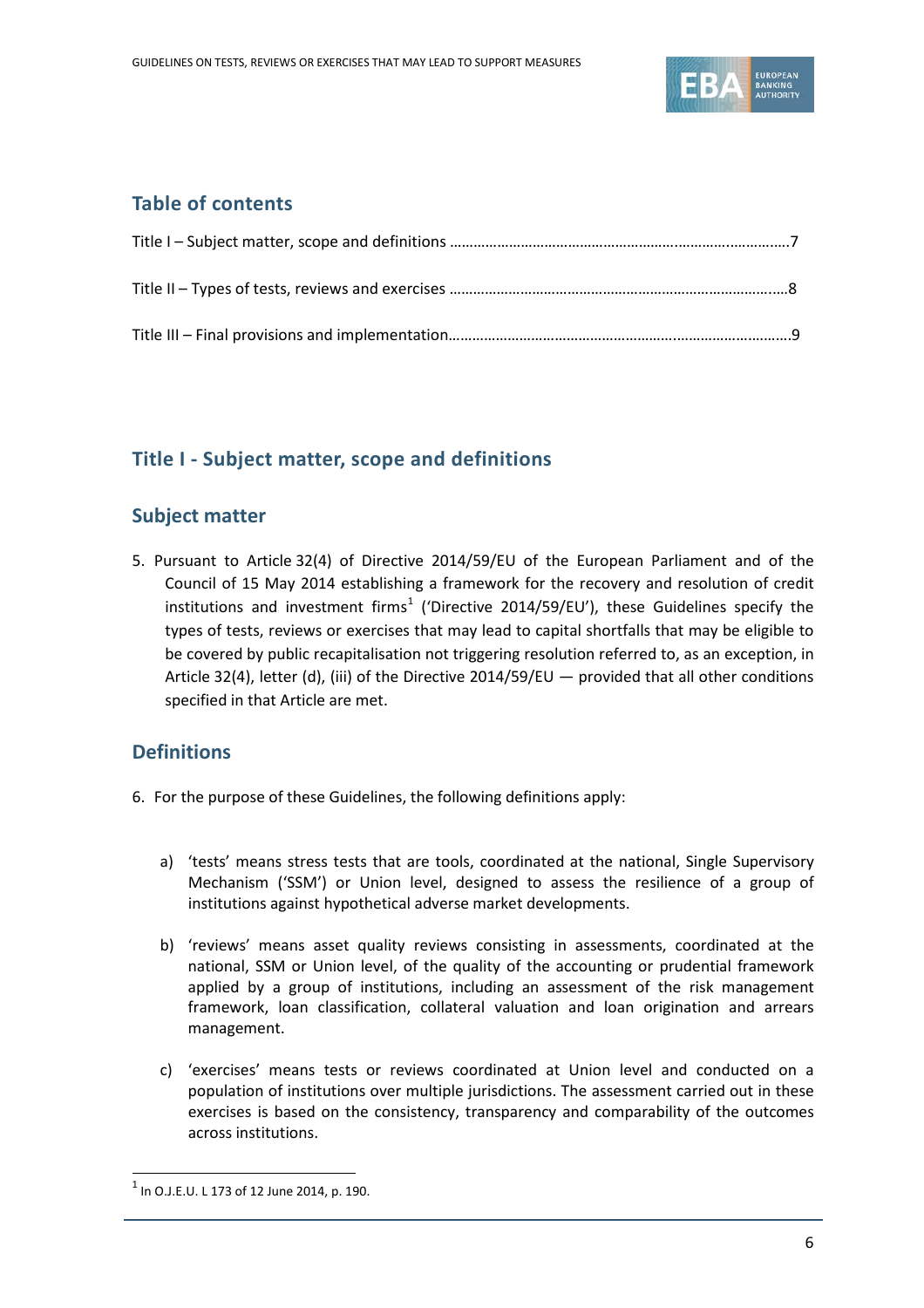

d) 'competent authorities' are authorities identified as competent authorities in Article 4(1)(a) and 4(1)(d) of the EBA Regulation.

## **Scope and level of application**

- 7. These Guidelines are addressed to competent authorities to establish consistent, efficient and effective supervisory practices within the European System of Financial Supervision, and to ensure the common, uniform and consistent application of the third subparagraph of Article 32(4), letter (d) of Directive 2014/59/EU.
- 8. These Guidelines do not affect nor prejudice in any way the competent authorities' obligation to verify on a continuous basis whether an institution is deemed failing or likely to fail pursuant to the remaining paragraphs of Article 32(4) of Directive 2014/59/EU.

## **Title II – Types of tests or reviews**

#### **Main features of a test or review**

- 9. The main features of a test or a review should be a **timeline**, a **scope**, a **time horizon and reference date**, a **quality review process**, a **common methodology and, where relevant, a macro-economic scenario and hurdle rates, as well as a timeframe to address the shortfall**.
- 10. A test or review should have a precise **timeline**, including a launch date and a deadline for the institutions subject to the test or review to provide their results to the relevant competent authorities. It should also include a deadline for the communication (publication) of the results of the test or review by the relevant competent authority or the coordinator of the exercise. For exercises, the coordinator should be clearly identified and the coordination process with all the competent authorities and the institutions involved should be clearly defined and understood ahead of the performance of the test or review.
- 11.A test or review should have a predefined **scope**. The sample of institutions subject to the test or review should be clearly defined. It should cover a material sample of institutions in terms of risks and assets. An explanation of the macroeconomic and/or prudential reasons for determining the sample should also be provided. This explanation can be based on absolute or relative qualitative figures and support the materiality of the sample defined.
- 12.A test or review should have a **time horizon and/or reference date**. A test or review should be carried out on the basis of financial statements and supervisory figures with reference to a predefined date. The purpose of the time horizon is to establish the length of time over which the scenarios will be applied, i.e. over a specified number of years. The time horizon and the reference date for the test or review should be clearly identified in the test or review's common methodology and should influence the timeframe required to implement measures.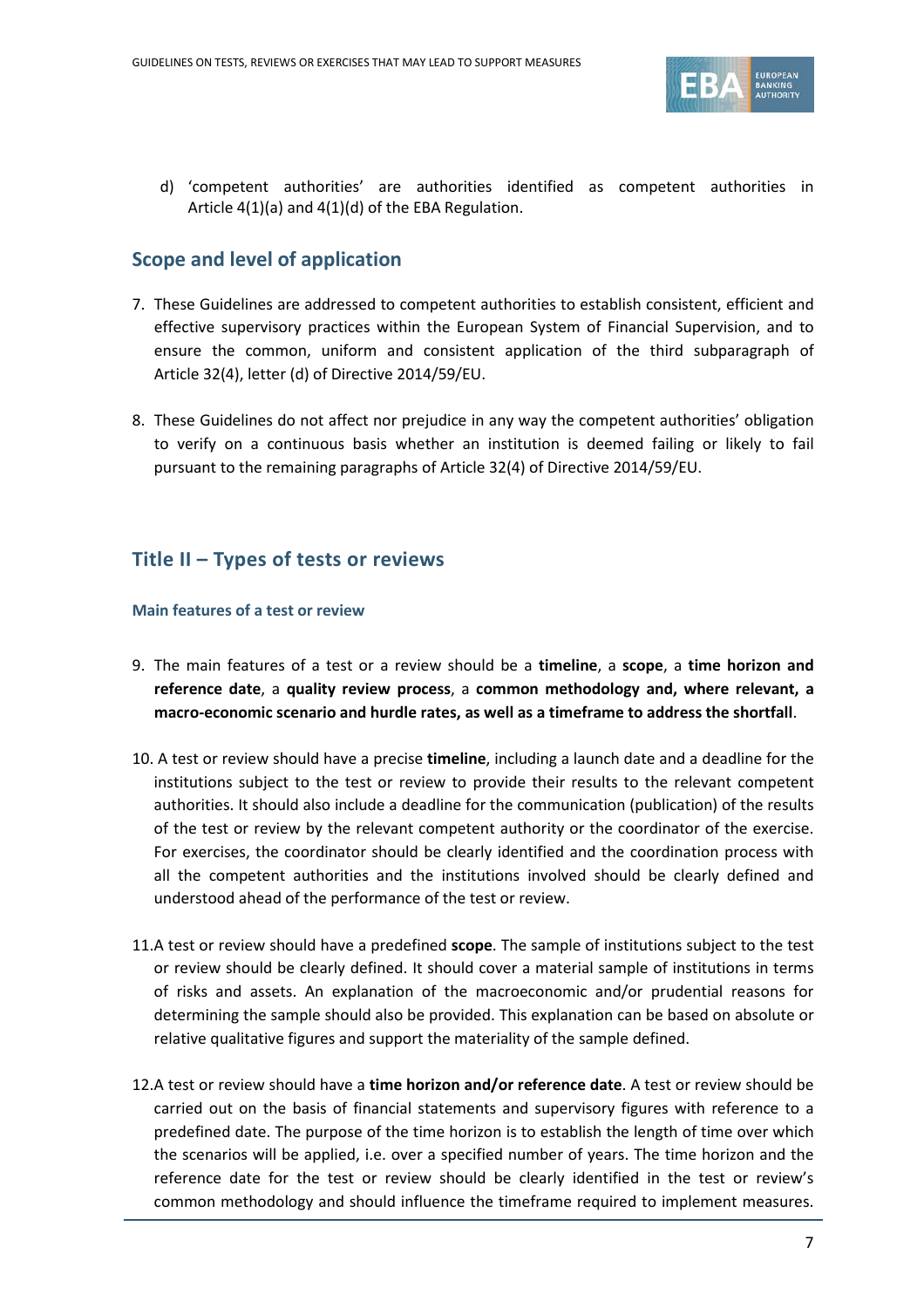

The time horizon and the timeframe required to implement measures may depend on the risk characteristics of the analysed exposures and on whether a test (dynamic and long-term perspective) or review (point in time and short-term approach) is conducted.

- 13.A test or review should have a deadline for the competent authorities to conduct their **quality review process** and assessment and to provide the results of the institutions concerned to the coordinator in an exercise. Banks' figures, approaches and projections should be subject to thorough plausibility checks in the quality assurance analysis, including a comparison against relevant benchmarks. This may lead to requests for revisions to banks' figures and projections in the context of the quality assurance process.
- 14.A test or review should be supported by a clear and detailed **common methodology. Tests**  should also be supported by one or more **macro-economic scenarios**. The methodology, without necessarily being a pass/fail test approach, should also include a range of hurdle rates or indicators that represent the quantitative references used to help assess the appropriate supervisory reaction function, including additional capital needs. When the test or review is concluded, institutions should be positioned according to the hurdle(s) rate(s) defined in the test or review methodology. This assessment may identify the need for institutions to fill a capital shortfall depending on different hurdle rates. When a capital shortfall is identified, competent authorities should request institutions to address this shortfall by private means. Institutions should address this shortfall through private capital increases or other measures to be taken by the institution within **a specific timeframe**, which should be defined in the exercise or pursuant to the criteria indicated in the exercise.

### **Title III – Final provisions and implementation**

These Guidelines should be implemented in national supervisory practices by competent authorities by  $1<sup>st</sup>$  January 2015.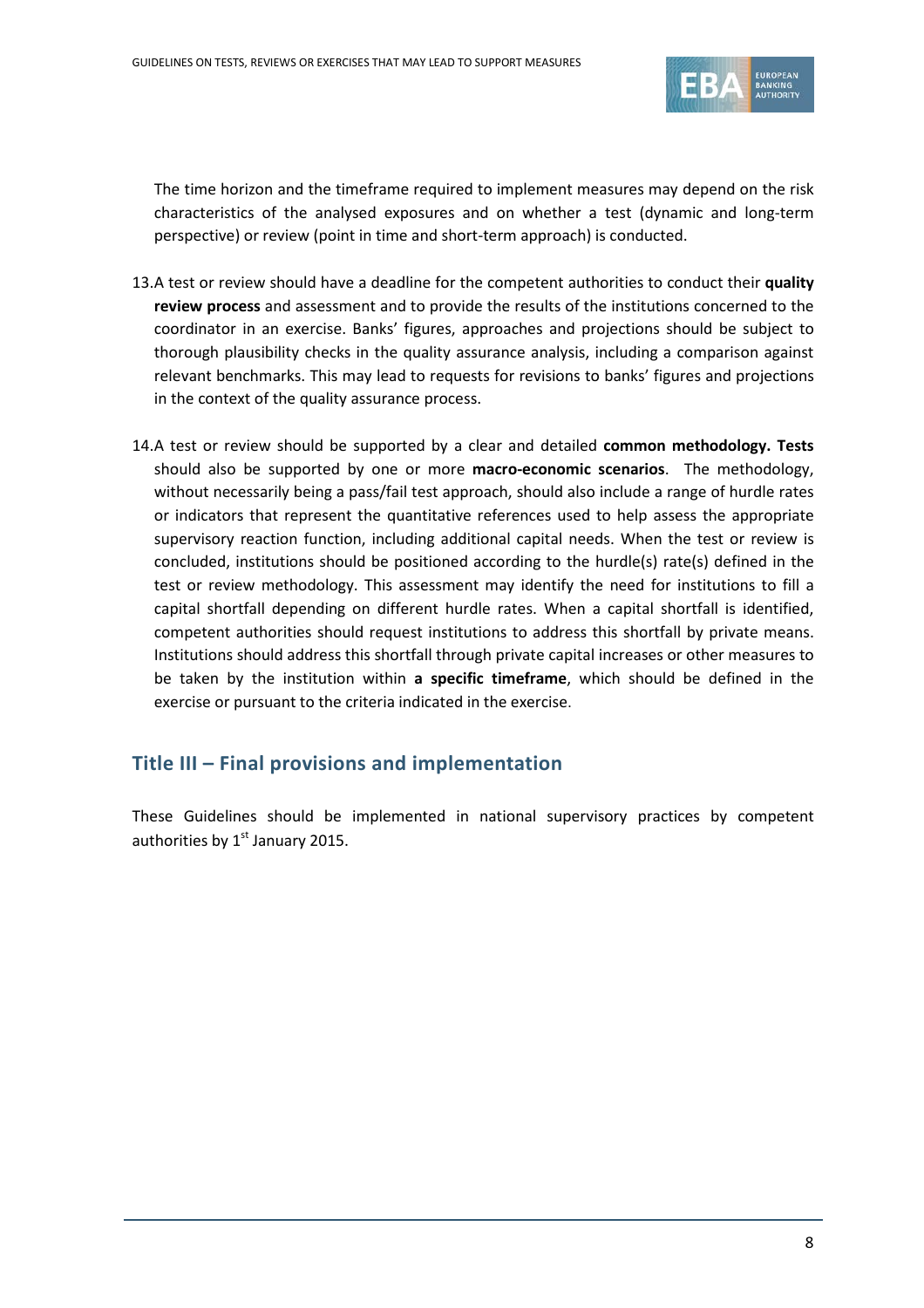

# 4. Accompanying documents

## 4.1 Cost-benefit analysis / impact assessment

### **Problem definition and objective**

Following the relevant provisions of the BRRD, these guidelines specify the types of tests, reviews or exercises that would identify capital shortfalls that, in turn, may be eligible for public support/recapitalisation without triggering resolution referred to, as an exception, in Article 32(4)(d)(iii) of the BRRD.

To this end, the guidelines provide definitions and other clarifications in relation to 'tests', 'reviews' and 'exercises'. In turn, the current impact assessment (IA) aims to provide evidence as to whether the implementation of definitions and other clarifications will have any impact. The IA assesses only the additional impact that may result from implementing the guidelines. It does not consider the impact that has already been experienced by the national authorities, the EBA and credit institutions with respect to other supervisory requirements.

## **Options**

The current IA has not considered any policy options as it is intended only to provide clarification regarding the existing Level 1 framework which, in turn, would help supervisors to identify the credit institutions that may be eligible to public support.

### **Cost–benefit analysis**

#### General costs

The guidelines use the term 'tests' to refer to 'forward-looking' tools (e.g. stress tests) that use hypothetical adverse market developments to predict the resilience of credit institutions in the future; the term 'reviews' is used to refer to 'point-in-time' assessments (e.g. asset quality reviews) that assess the resilience of the banking sector either accounting for the current market conditions or incorporating future conditions that are likely to happen (e.g. full implementation of a regulation that has already been published). Finally, the term 'exercises' is used to describe the cases when tests and reviews are being conducted at EU level.

The national supervisory authorities and the EBA have already structured the framework for conducting regular tests, reviews and exercises along these lines, i.e. these actions have not been triggered by the specific guidelines. It is therefore expected that there will be no additional costs arising from the conduct of these actions for the BRRD.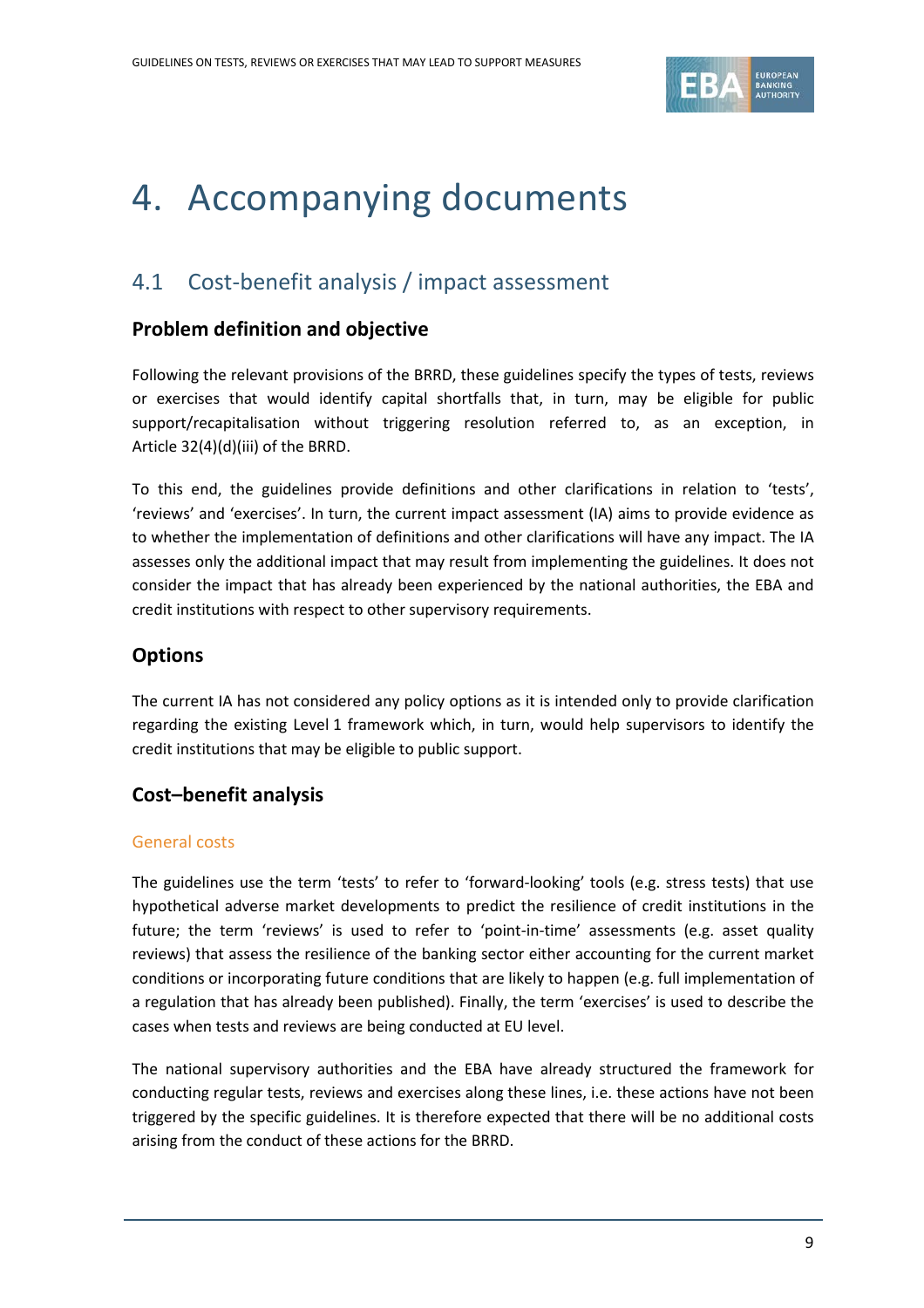

#### Specific costs

The guidelines specify that the main features of the test or review should be a **timeline**, a **scope**, a **time horizon and reference date**, a **quality review process** and a **common methodology.** 

The costs of the implementing the definitions/clarifications regarding the elements specified above is estimated as follows:

*Timeline:* No additional costs are expected as the timeline is not specified in concrete terms and therefore cannot be compared with the current practices followed by the national supervisory authorities;

*Scope:* When conducting tests and reviews, the majority of national supervisory authorities follow the principles described in the relevant part of the guidelines. However, there may be negligible costs (man hours spent) in relation to the drafting of the rationale behind the decision to choose the institutions included in the sample and the macro-economic reasons that led to this decision;

*Time horizon and reference date:* No additional costs are expected, as the time horizon and/or reference date (or even the frequency) for tests and reviews are not specified in concrete terms and therefore cannot be compared with the current practices followed by the national supervisory authorities;

*Quality review process:* The quality review process has already been conducted by national supervisory authorities and the EBA for other supervisory purposes. Therefore, there will be no additional costs in relation to the implementation of the specific provision.

*Common methodology:* Since neither the operational requirements nor the hurdle rates/indicators are specified, it is not possible to assess whether this provision deviates from the existing practices and whether it may result in additional costs.

### Benefits

The main benefits of implementing the existing guidelines relate to maintaining the financial stability of the EU banking system. However, these benefits have already been addressed by other supervisory requirements described either in the CRR-CRD IV or in the Level 1 text of the BRRD. Therefore, the additional benefit is expected to be close to zero.

#### Net impact

Having taken into account this cost-benefit analysis, the net impact from implementing the existing guidelines is estimated close to zero.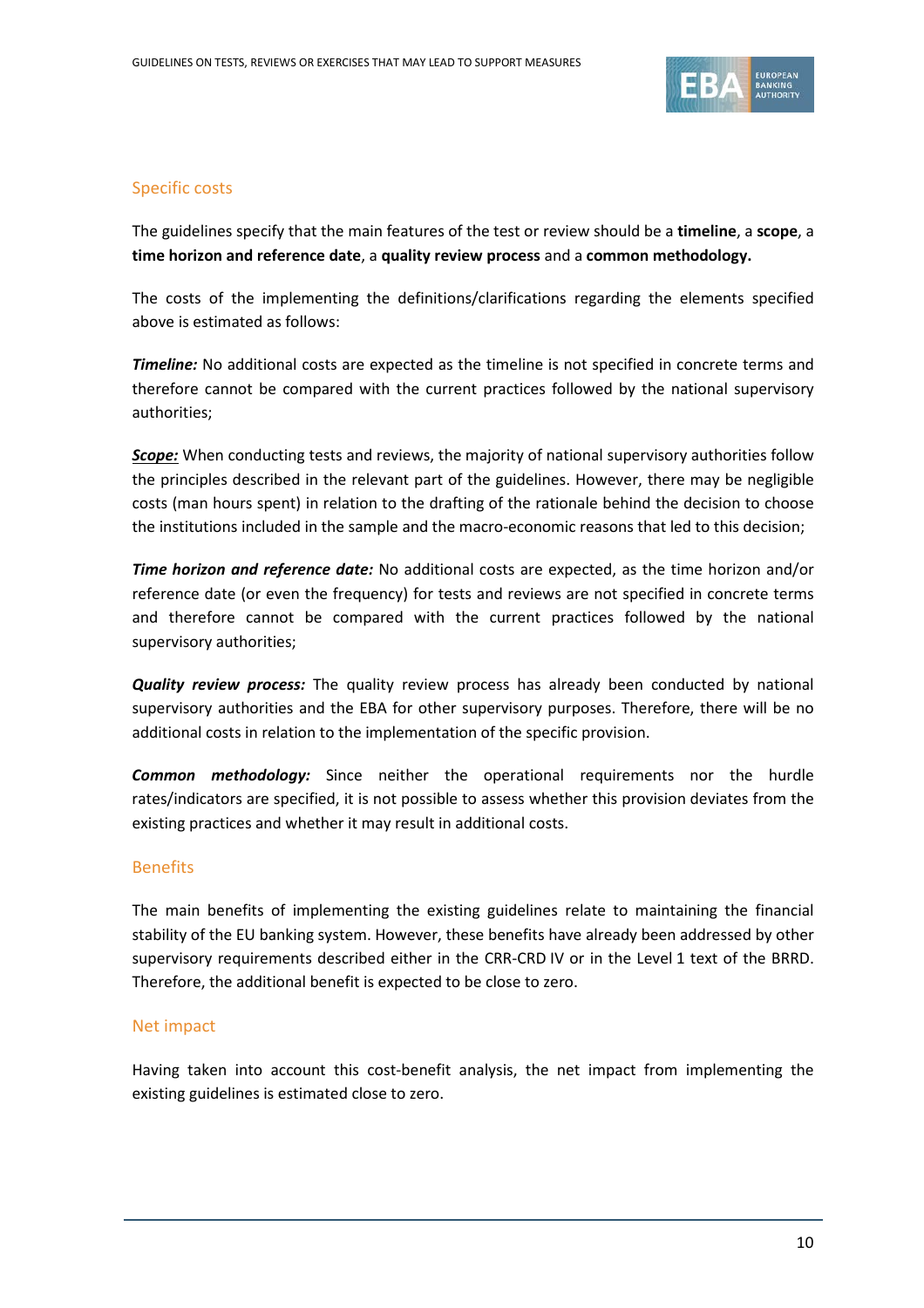

## 4.2 Views of the Banking Stakeholder Group (BSG)

This section sets out the BSG comments on draft Guidelines on the tests, reviews and exercises that may lead to support measures.

#### **General comments**

The BSG welcomes the opportunity to contribute to the debate on the types of test, reviews or exercises that may lead to public financial support measures under conditions for resolution of the BRRD. The BSG strongly supports the establishment of clear rules that tackle bank crisis preemptively and safeguard financial stability across the region, while minimising taxpayers' exposure to loses in insolvency. We support the general objective of ensuring consistency of approach in the bank resolution regime as between different countries.

In this sense, the BSG considers that banks should be allowed to fail and private creditors must absorb their part of the losses in the resolution process. In addition to this, the BSG thinks that the conditions of entry into resolution should be clear and objective as they are defined in Article 32 of the BRRD. A particular topic of discussion is the role of the extraordinary public support as a circumstance that might be used to define if an institution is "failing or likely to fail". For those reasons, it is key to clarify when the need for extraordinary public financial support for an institution should be considered as an indicator to trigger the need for resolution.

The BSG fully agrees with Article 32 of BRRD that establishes that extraordinary public financial support resulting from tests, reviews or equivalent exercises may not be considered as an automatic trigger for resolution when the institution fulfils the current minimum capital regulatory requirement and such support is provided (in accordance with the State Aid framework) to remedy a serious disturbance in the economy of a Member State and to preserve financial stability.

In this regard, it must be kept in mind that stress tests can be a key instrument for the early detection of a weak bank as a part of the recovery plan. Stress testing is not only a useful process, but also a means to engage in a direct dialogue between the supervisor and the bank in order to identify potential weaknesses in a forward-looking manner, and to alert bank managers to take the necessary corrective actions. Stress test results are one of the instruments used by supervisors to inform the overall decision about corrective action, given that the degree of formalism of stress testing processes will differ depending on the size and complexity of the bank. In a nutshell, the extraordinary public financial support resulting from tests when institution fulfil capital requirement should be considered more a recovery trigger than a resolution one.

In the following section the BSG submits detailed responses to the specific questions identified in the Consultation Paper.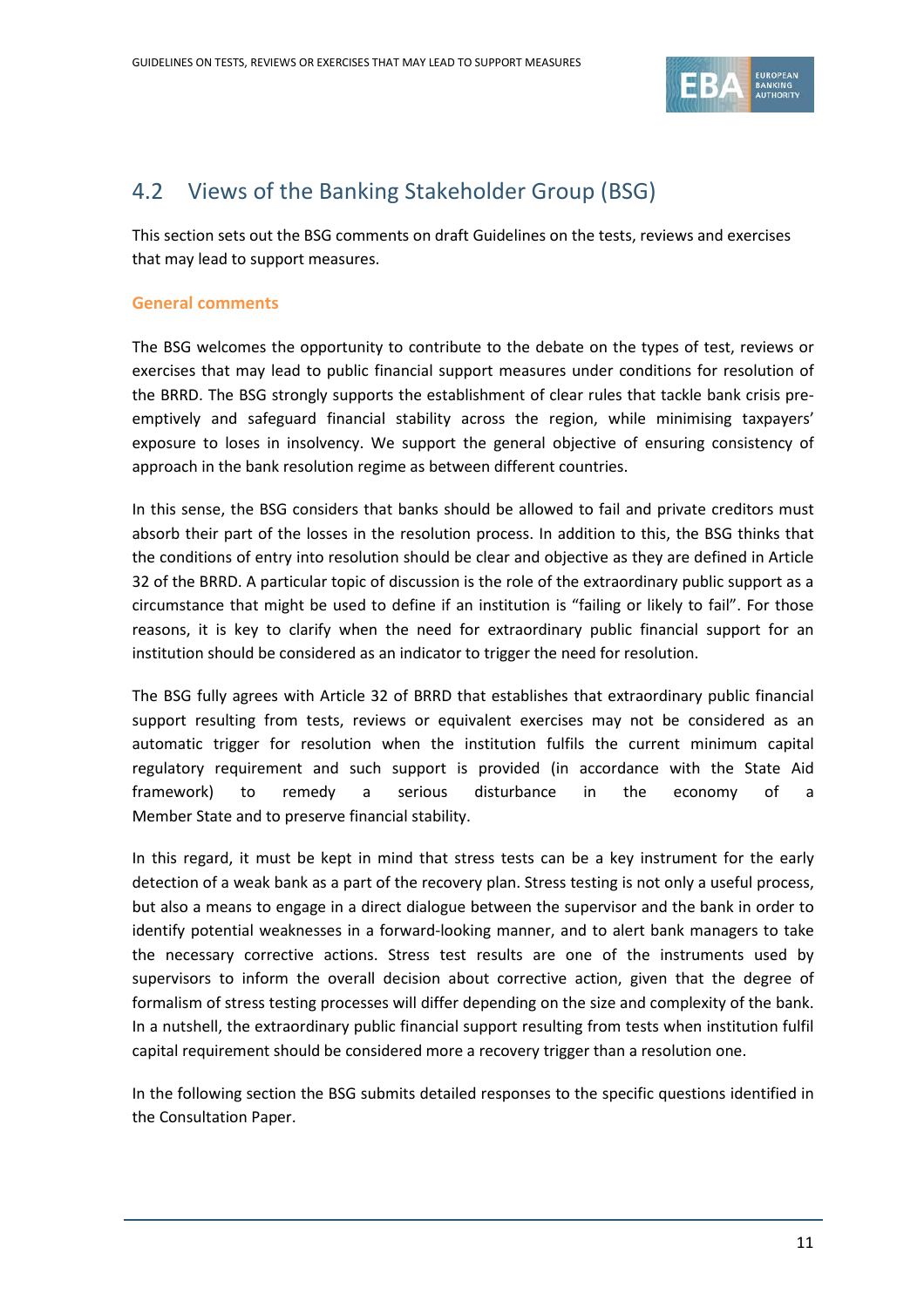

#### **Replies to Questions**

### *Do you agree with the definitions provided by the Guidelines for test, reviews and exercises? Do you think that the draft Guidelines lists all the correct elements to identify test and review, or do you think that any elements are missing and / or other areas and features should be covered?*

Regarding the criteria defined in the consultation paper, we consider that the principles set are correct and defined in an extensive, and flexible, way (time, definition of entities under the exercise period of time, a quality review and methodology). This broad approach is flexible enough to address all the possible future needs in any type of stress test, namely:

- to define which authorities (European *versus* national) are responsible for the exercises. .
- to define a methodology wide enough to include hurdle rates, different capital level requirements, or additional indicators as the leverage ratio.

We would also like to point out that the main features (timeline, scope, quality review process, etc.) of the measures in the Guidelines should only be read as an exemplary description. This would ensure that the test or review will remain within the definition even if one of the features is not met. This would ensure that, in the case where not all of the features are met, the bank will not be subject to a different treatment.

We welcome the assurance given in the costs-benefit analysis that the net cost impact from implementing existing guidelines is estimated to be close to zero.

In conclusion, we consider that the overall approach of the consultation paper is the correct. We look forward to reviewing the final guidelines that EBA is expected to publish by January 2015 in accordance with Article 16 of Regulation (EU) No 1093/2010 on the type of test, reviews or exercises referred to above.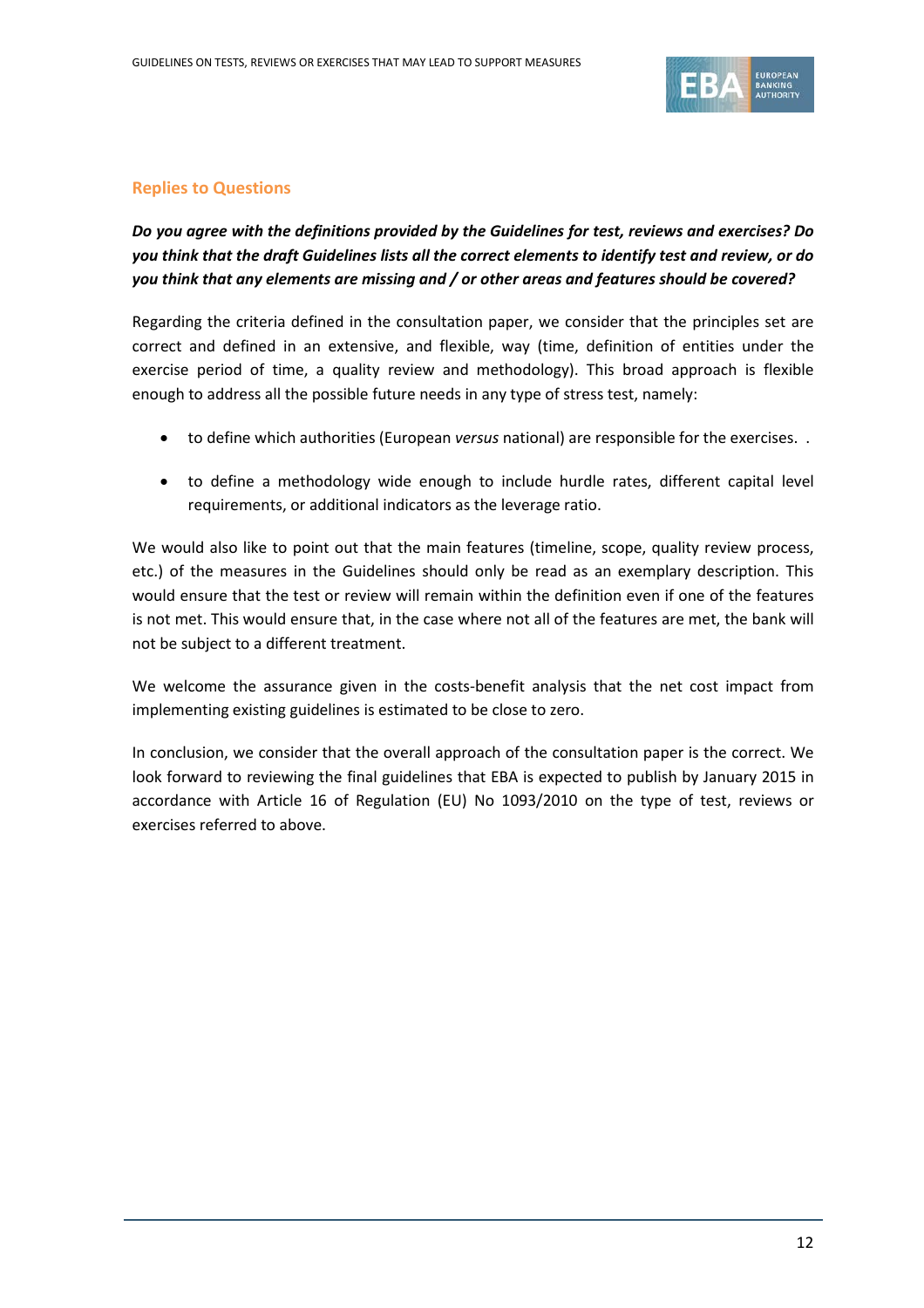

## 4.3 Feedback on the public consultation and on the opinion of the BSG

The EBA publicly consulted on the draft proposal contained in this paper. The consultation period lasted one month and ended on 9 August. In total, 3 responses were received. They are all published on the EBA website.

This paper presents a summary of the key points and other comments arising from the consultation, the analysis and discussion triggered by these comments and the actions taken to address them if deemed necessary.

#### **Summary of key issues and the EBA's response**

The Banking Stakeholder Group of the EBA and many respondents to the public consultation supported the EBA's emphasis in paragraph 8 of the "Background and Rationale" section of the CP that none of the other conditions for resolution in Article 32(4) of the BRRD may be present at the time the public support is granted. It is clear from article 32(4) of the BRRD that public support measures can be granted only in exceptional and specific circumstances to institutions that are not deemed to be failing or likely to fail except from the outcome of the tests, reviews and exercises identified in this article which would call for an exceptional public support.

Some respondents also supported paragraph 14 of the draft Guidelines stating that identified capital shortfall after a test, review or exercise should be addressed by private means. Indeed, the spirit of the BRRD is to shift the burden of resolution to private stakeholders and the draft Guidelines is aligned with such objective.

#### **Specific comments to question 1: "Do you agree with the definitions of tests, reviews and exercises provided by the Guidelines?"**

Some respondents suggested that the definition of "tests", "reviews" and "exercises" are amended to clarify that they refer to "stress tests", "asset quality reviews" and "equivalent exercises". Since Article 32(4) of the BRRD states that "support measures under point d(iii) of the first subparagraph shall be limited to injections necessary to address capital shortfall established in the national, Union or SSM-wide stress tests, asset quality reviews or equivalent exercises conducted by the European Central bank, EBA or national authorities, where applicable, confirmed by the competent authority", it is clear that the EBA mandate aims at these "stress tests", "asset quality review" and "equivalent exercises". The definition of "tests" and "reviews" was therefore amended in the "Definitions" section of the Guidelines in order to be aligned to the wording of the BRRD. However, the definition of "exercises" initially provided by the Guidelines appeared clear enough and was therefore maintained.

All the respondents proposed that the definition of "tests" and "reviews" are amended in order to clarify that they should not include tests or reviews applied to a single institution. In order to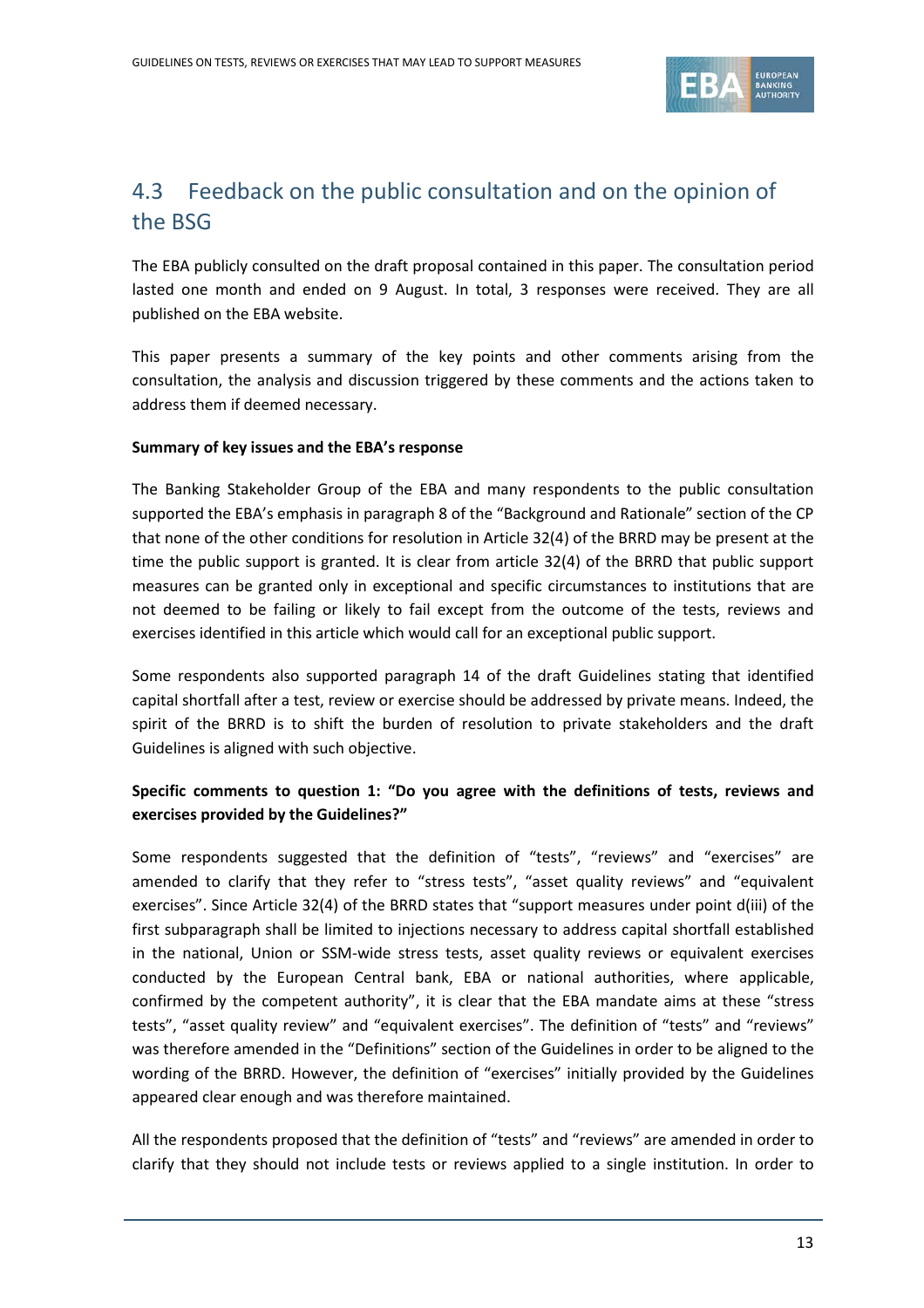

avoid that specific tests or exercises are conducted to address with public support the situation of a single institution, the "Definitions" section of the Guidelines has been modified accordingly.

A respondent also suggested restricting these definitions to tests and reviews coordinated at an EU level. However, such limitation would be in contradiction with article 32(4) of the BRRD which states that "support measures under point d (iii) of the first subparagraph shall be limited to injections necessary to address capital shortfall established in the national, Union or SSM-wide stress tests, asset quality reviews or equivalent exercises conducted by the European Central bank, EBA or national authorities, where applicable, confirmed by the competent authority."

#### **Specific comment to Question 2: "Do you think that the draft Guidelines list all the correct elements to identify tests and reviews?"**

One respondent suggested that the materiality requirement for the scope of a review or exercise should be strengthened. However, the Guidelines states that "a test or review should have a predefined scope. The sample of institutions subject to the test or review should be clearly defined. It should cover a material sample of institutions in terms of risks and assets. An explanation of the macroeconomic and/or prudential reasons for determining the sample should also be provided. This explanation can be based on absolute or relative qualitative figures and support the materiality of the sample defined." Such explanation appears sufficiently precise whilst leaving enough flexibility to competent authorities to determine the scope of a test or exercise.

All respondents underlined that it should be clear from the Guidelines that the supervisory assessment and reviews in the course of the ordinary supervisory process such as the Supervisory Review and Evaluation Process and Pillar 2 assessments should not be considered as tests, reviews and exercises for the purposes of Article 32(4)(d). However, considering the amendments made to the definitions of "tests" and "exercises" (see above), the exclusion of tests or reviews conducted as part of the SREP or Pillar 2 assessment appears sufficiently clear form the text

Some respondents also suggested that "tests" or "reviews" should include a public announcement of the results. However, the decision to publish tests, reviews or exercises' results belongs to competent authorities. And such decision would depend on the test, review or exercise features.

Finally, some respondents underlined that it should be made clear that a test or a review should be supported by a clear and detailed common methodology. Since such emphasis is already made in the draft Guidelines and in particular in its paragraph 14 which states that "a test or review should be supported by a clear and detailed common methodology ", the Guidelines was not modified.